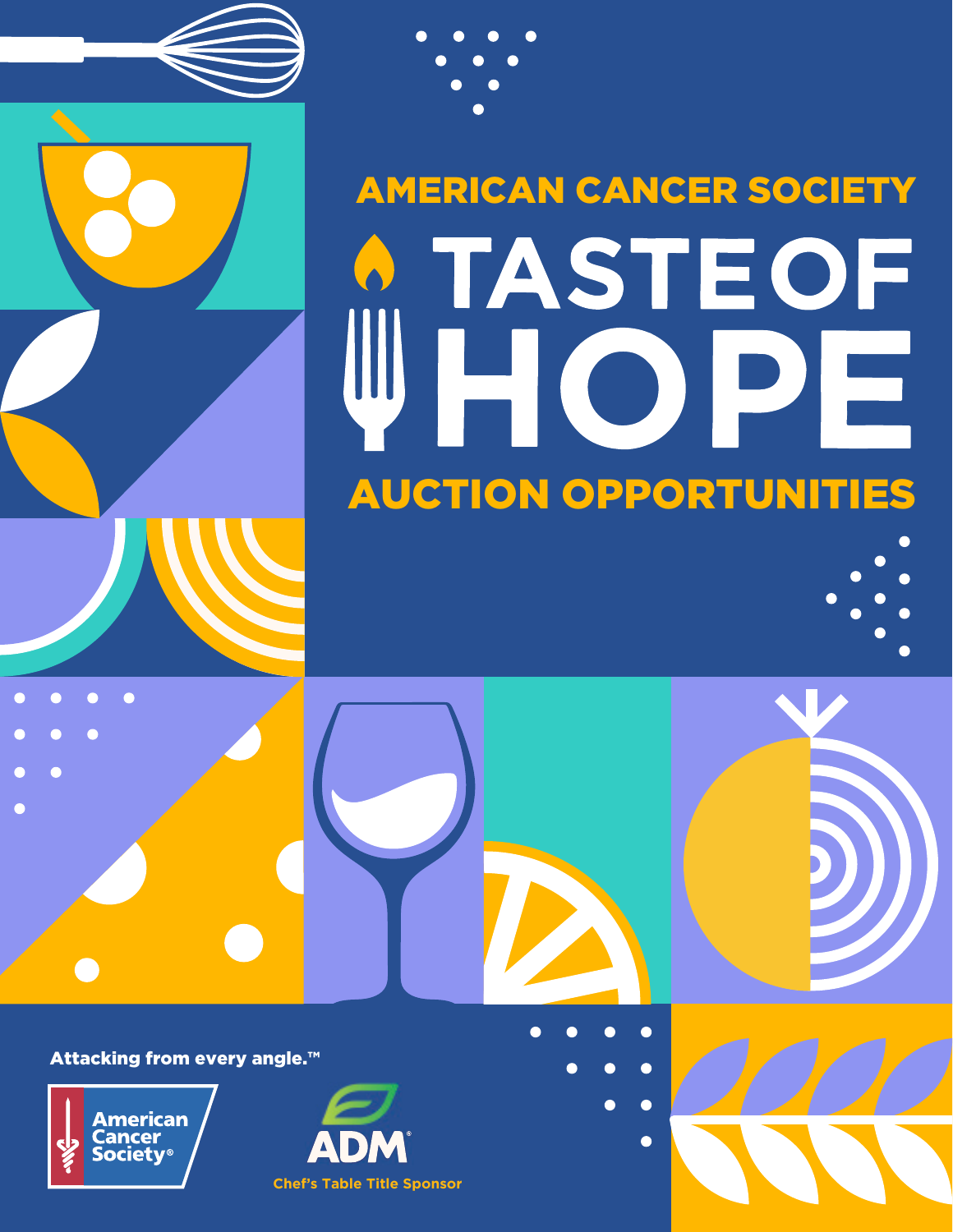## OUR MISSION IS SIMPLE. SAVE LIVES AND CELEBRATE LIFE. **EVERY SINGLE DAY.**

**The American Cancer Society** is a global, grassroots organization driven by science, best practice, and more than 1.5 million volunteers. Our mission is to save lives, celebrate lives, and lead the fight for a world without cancer. We fulfill our mission by funding research, providing patients information, improving access to care, prevention, and treatment and through advocacy.

The COVID-19 global pandemic has challenged us like nothing else in our 107-year history. Our response has evolved to protect the health and safety of the people we serve as well as our volunteers and staff. Many people have delayed their regular cancer screenings and many with confirmed cancer diagnoses have not be able to continue their treatments. We estimate that these disruptions will result in more than 80,000 excess cancer deaths in the coming years, leading the Society to redouble our efforts despite the current challenges facing us. **Cancer doesn't stop, so neither can we.**

### GENEROSITY KEEPS US GOING

Over the past 100 years, the American Cancer Society has been working relentlessly to end cancer. We're not there yet, but with the help of our donors, we've made some incredible progress. Breakthrough research. Free lodging near treatment. A 24/7/365 live helpline. Rides to treatment. This is far from a complete list, but it makes one thing clear. When it comes to cancer, we are the only organization attacking from every angle.

#### **AUCTION DONOR BENEFITS**

Contributing an auction item to Taste of Hope Chicago is a unique opportunity for a corporation or individual to make a commitment to the health and well-being of our community.

#### **RECOGNITION BENEFITS**

Auction donations will be recognized on our mobile bidding platform during the event and will include a full description of the item/experience and the donor's name.

#### **AUCTION DONATION COMMITMENT FORM**

To complete the online donation form, please **click here.** 

For any questions, please reach out to Vickie Guindon at victoria.guindon@cancer.org.